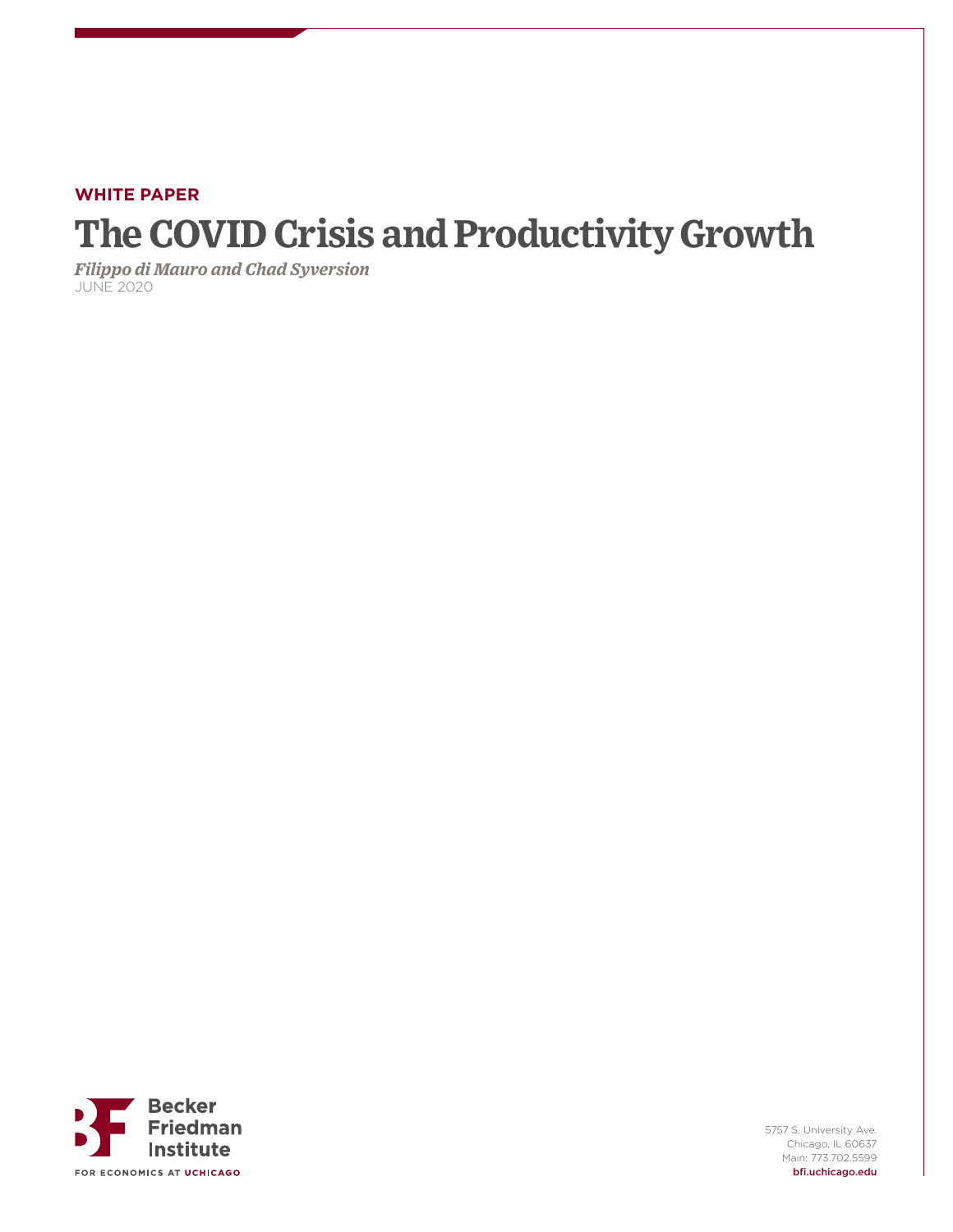# **The COVID Crisis and Productivity Growth by Filippo di Mauro and Chad Syverson**

After the initial wave of the pandemic recedes, productivity will (have to) become yet again a primary concern of economists and policymakers. There are a number of reasons why this crisis might further impair productivity growth, including higher transactions costs (Baldwin and Weder di Mauro 2020), lower mobility, and a reduced scope of resource reallocation across firms, sectors, and countries. There might also be some positive impulses from induced innovation. Either way, policy will matter, and wise choices could mitigate productivitydecelerating effects of the crisis and enhance the influence of productivity-accelerating factors.

The world entered into the COVID crisis in the midst of a 15-year-long productivity growth slowdown. While much debated, there is not yet a consensus on its causes. Regardless, the potential effects of the current partial shutdown of the world economy on the trajectory of productivity growth is a critical question. In this column, we consider the channels through which the crisis might shift the growth rates of productivity and output.

We focus on the expected effects on true productivity, but one thing worth mentioning in passing is that it is likely that in the short run, *measured* productivity will fall. Several governments are implementing policies to encourage labor hoarding, hoping to keep employees on firms' payrolls even as those firms' outputs decline (even necessarily decline, under the hope that the drop in activity will slow the spread of the virus). This measurement issue will unwind at a pace determined by the speed of the recovery and future policy decisions, but could nevertheless swamp changes in underlying productivity growth forsome time.

## **Future Productivity Growth through the Growth Accounting Lens**

We begin our analysis with a discussion of the components of the growth accounting identity: output growth equals the growth rate of measured inputs plus total factor productivity (TFP) growth. While, by definition, TFP growth does not reflect changes in labor and capital inputs, we discuss how the current crisis might affect these inputs for two reasons. First, any unmeasured variations in the quantity or quality of labor or capital will be labelled as TFP in any empirical growth accounting exercise. Hence, the potential influences of the crisis on unobservable labor or capital components will show up as measured productivity growth. Second, even measured changes in capital affect labor productivity growth. If one is interested in the implications for labor productivity, the influence of the crisis on capital deepening matters.

**Labor.** The pandemic is unlikely to substantially affect the size of the potential labor force. Tragically, many will die and others will be disabled by the disease, but given what we know from its course so far, these cases are likely to be a small share of total population. Also, this virus seems to disproportionately affect the old, which is no less tragic from a human standpoint, but means that the effect on the labor force is less than its damage across the population as a whole. These are the prospects for the potential labor force. Of course, the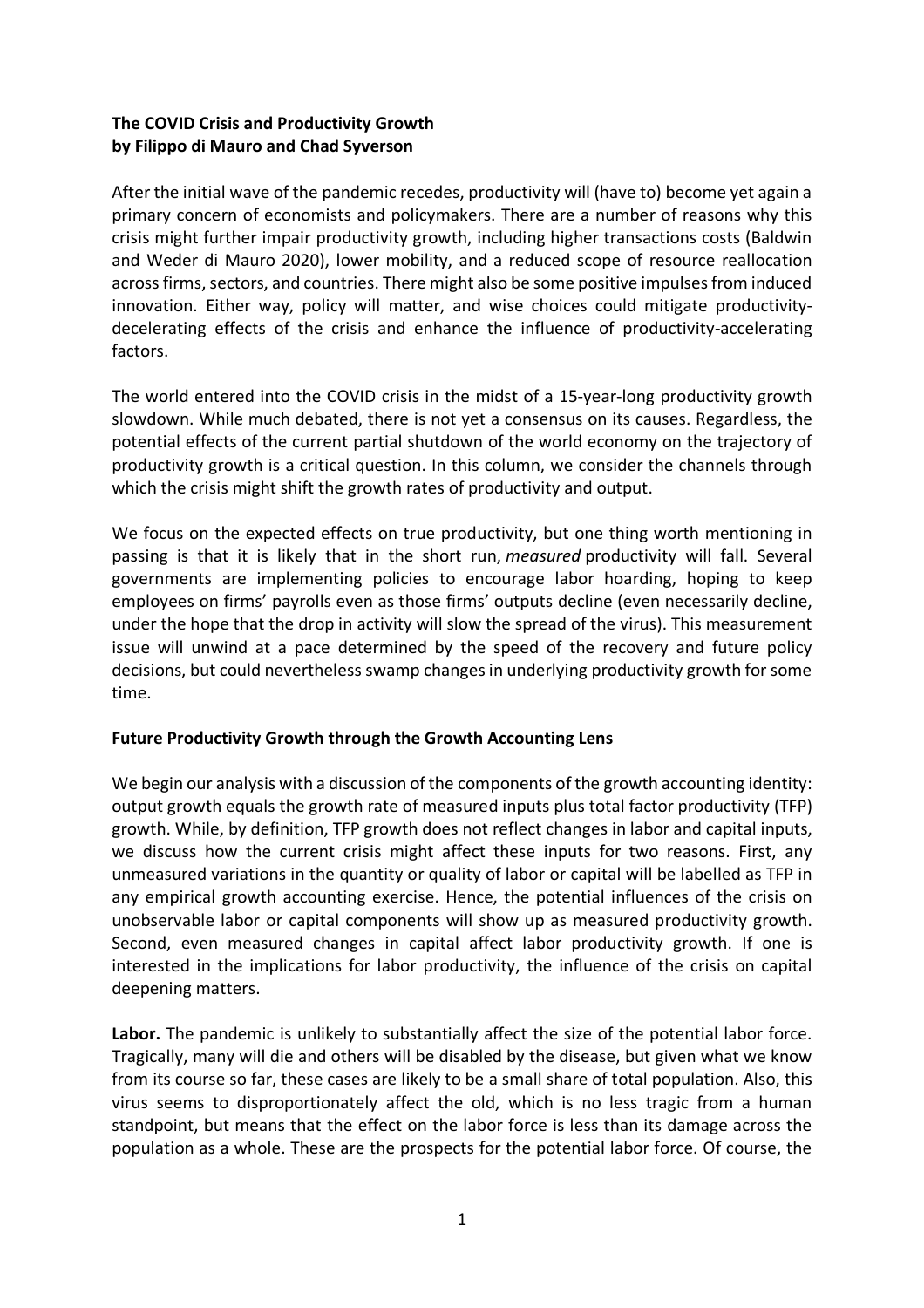fraction actually employed will depend on the pace of recovery from the crisis. This will be influenced by shorter-run demand and supply side influences that we abstract from here. The crisis might have more effect on labor inputs through **human capital** accumulation channels. Physical distancing measures have already caused some disruption to schooling; whether it will be large enough to show up as a drop in human capital accumulation might not be known for some time. On the other hand, there is some evidence that schooling is countercyclical (e.g. Dellas and Sakellaris, 2003), so the pandemic-induced recession might actually raise educational attainment modestly. Over the medium term, job detachments and persistent unemployment may cause workers to lose skills. Some may be able to build new ones in the meantime, but it bears noting that cyclical unemployment has historically tended to have persistently negative effects on both existing and new workers (e.g. Eliason and Storrie 2006, Oreopoulos et al. 2012). On the other hand, workers who are able to stay attached to their employers and who have shifted to remote working are upgrading their IT skills, raising prospects for productivity gains.

**Capital.** The physical capital stock should not see large changes in quantities due to the crisis. Unlike in a war, the shutdown does not involve a large-scale destruction of physical capital, which also means that that catch up growth from capital investment should be minor. There are some caveats. Certain types of capital might be de facto destroyed/obsolesced simply because demand for certain services (public accommodation in far-away holiday destinations, perhaps) may not recover even in the long run. Likely additions to the capital stock induced by the coronavirus response will be in the form of private and public health infrastructure. In addition, there will be greater incentive to invest in risk-mitigating and robustness-building technologies across various sectors of economies.

**Total Factor Productivity.** We use another accounting decomposition to help structure our discussion of the productivity effects of the crisis. Aggregate productivity growth has three components. The first is within-firm productivity growth, which depends on the way existing firms utilize the resources at their disposal – labor, physical capital, and intangibles like organizational knowledge and management practices. The second is a between-firm component that reflects the gains achieved by reallocations of economic activity that affect utilization of resources within a sector. This can create productivity growth through 'cleansing' processes, like the exit of unproductive firms and reallocation of (labor and capital) resources to firms with higher marginal products of these inputs. The third relates to the productivity generation created by the pure shifts of activities across sectors.

Figure 1 shows such a decomposition for the same sample of EU countries, using the firmlevel based CompNet dataset (www.comp-net.org). The within-firm and across-sector components tend to explain (except in Italy) most of the positive dynamics in the productivity. Countering these are inefficient between-firm reallocation dynamics during the period.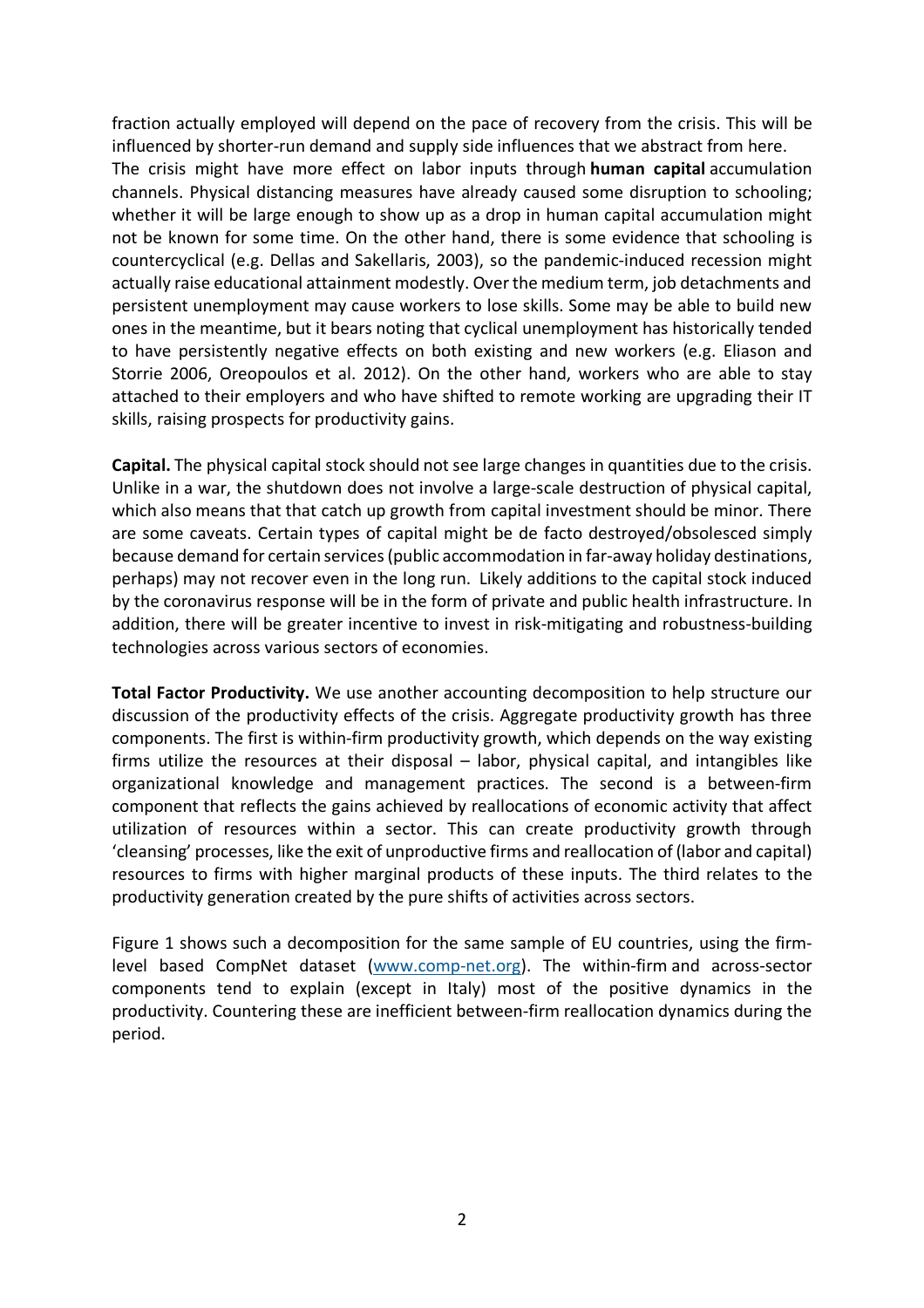

Let's look at some possible virus-related channels across the three categories.

## **1) Within-Firm Productivity Growth**

- **Intangible Inputs.** Intangible assets like buyer-supplier trust, lender-borrower relationships, organisational effectiveness, employee-firm relations, and so on are an important determinant of firms' productivity levels. These assets can have considerable irreversibilities that would require additional, newly sunk investments to replicate if they are destroyed by the crisis and its associated recession. In other words, it is easier for a firm that has kept its employees on the payroll to start back up again after the shutdown than if it had laid all those workers off and had to go track down and rehire them or find replacements. Policies that act to preserve continuity of firms' operations can help avoid intangible capital irreversibilities and their likely associated productivity losses.
- **Knowledge Capital.** This is an additional kind of intangible, worth treating separately due to the attention it receives in productivity research. Will firms innovate and otherwise become 'smarter' as a result of what is happening? Could the virus function, thanks to the broad adoption of new technologies, as a trigger of innovation that could act against the productivity slowdown? It is not clear. Investments of the type mentioned above that mitigate risk and build robustness are likely to be added to the firms' knowledge stock. It is not clear that these investments would show up in productivity as measured from standard operational data, however, in the absence of another crisis. Nevertheless, a reckoning of a firm's operations may yield insights that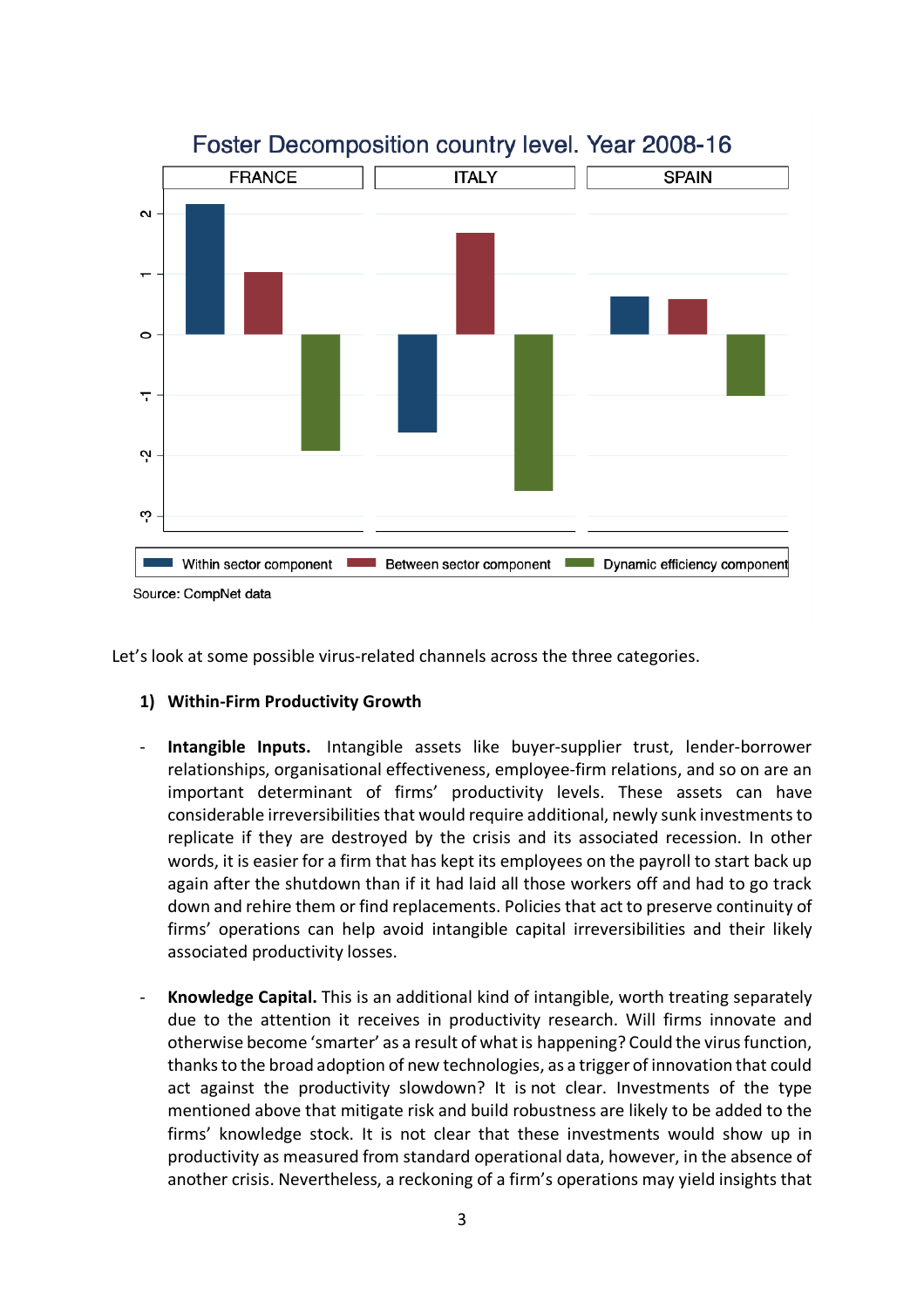raise productivity even during non-crisis times. One might draw a slightly optimistic take on this given research showing a positive correlation between intangibles and productivity (CompNet 2020).

- **The Macro Burden.** Higher taxes and higher inflation may eventually result from the enormous fiscal and monetary actions being undertaken to address the crisis now. This could weigh on capital and labor remuneration and accumulation. This in turn may reduce future productivity growth.
- **Across-Country Barriers.** Transactions costs are likely to increase for the movement of goods and labor across borders, threatening the productivity gains firms achieved through the lengthened multinational vertical supply chains of recent years. Firms will dedicate resources to the repatriation of activities, which again may increase resiliency to future shocks but will involve a contemporaneous loss of output. Firms may also have more difficulties in finding the labor skill sets they desire because of curtailed cross-border labor mobility, even among neighbouring countries that used to have free labor mobility.

## 2) **Resource Reallocation between Firms / Dynamic Efficiency**

- **Firm size.** Small firms are likely to suffer the most and are likely to exit in large numbers following the virus shock. A large amount of empirical work has established a positive correlation between firm size and productivity. This raises the potential that crisis-induced exit and reallocation might actually lead to within-industry productivity gains through compositional changes. There are some caveats here, however. It is not clear whether such a broad-based shock will select much on productivity as opposed to other firm features (market power, rent-seeking ability, etc.) that could instead be detrimental to productivity growth. Further, the detailed data available on the interaction firm size and productivity at the sector and country level raise critical questions about the potential for productivity-enhancing selection and the initial state. For example, Italy is not only one of the most virus-affected countries in Europe but also has suffered a drag on productivity growth due to the prominence of small firms in its economy. Will the conditions that created this status quo ex ante be changed by the crisis, or will the small, relatively inefficient Italian firms that exit be replaced by new, small and relatively inefficient firms?
- **Zombie firms.** The experience of the Global Financial Crisis shows that massive government interventions may allow firms to survive, but may also create 'zombies' – i.e. firms that in normal circumstances would exit because of poor performance, freeing resources for better use in the process. While there are arguments for limiting business closures at least in the short run (payroll support for workers, knock-on effects in financial markets, irreversibilities in intangible capital), long-run support based only on, say, size or sector rather than productivity, can generate misallocation (Restuccia and Rogerson 2017). Zombie firms might further limit the ability of new, higher-productivity businesses to enter. This highlights the broader issue that business formation rates have been trending downward for several decades in many developed economies.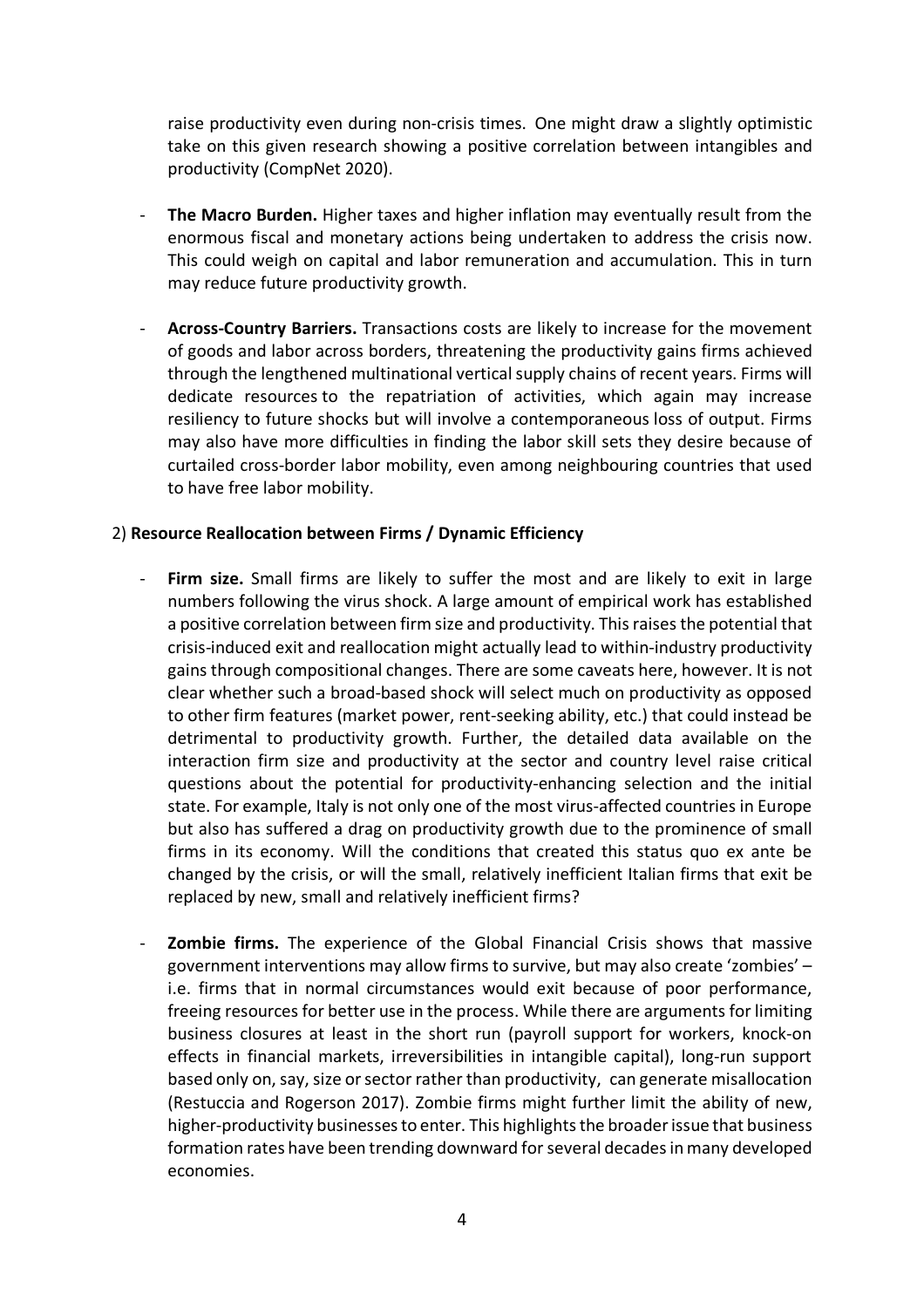- **Financial constraints.** The virus crisis will no doubt strain the financial system as much as, or possibly even more than, the Global Financial Crisis did. Productivity outcomes in the long run will depend in part on the capacity of the financial system to effectively channel credit to worthy projects. Several micro-founded sources indicate that financial constraints in Europe may have loosened, particularly after the ECB introduced its Outright Monetary Transactions operations. On the negative side, however, many government and central bank programmes meant to address the current crisis are targeted at small and established firms rather than high-productivity ones. As discussed above, this may make sense in the short run, but in the longer run could unduly increase constraints for – and induce the exit of – start-ups and smaller high potential firms.

## **3) Reallocation across Sectors**

The crisis will surely lead to some cross-sector reallocations of economic activity. Sectors such as air traffic, hotels, certain kinds of retail, and so on are likely to see persistent drops in activity. On the other hand, we would expect sectors like healthcare, communications, and IT to see growth. This reallocation will have consequences for aggregate productivity to the extent these sectors differ in productivity and expected productivity growth. These differences vary across countries, making it difficult to predict a uniform expected change in the ultimate direction of such reallocations.

#### **Conclusions**

The focus of policymakers right now is on controlling Covid-19 in the short term and then starting to reopen the economy in a controlled way. Once this has been accomplished, some longer-term and possibly irreversible damage may become visible.

Globalisation, labor mobility and small firms may all still fall victim to the crisis if the world does not succeed in reopening borders, refraining from trade and currency wars and focusing on policies to boost productivity. On the upside, the broad adoption of new technologies – such as IT skills during the epidemic – and strong reallocation pressures may provide an independent boost on productivity as we come out of the crisis.

#### **References**

Baldwin, R and B Weder di Mauro (eds) (2020a), *Economics in the Time of COVID-19*, a VoxEU.org eBook, CEPR Press.

CompNet (2020) – Firm Productivity Report – Forthcoming, May

Dellas, H. and Sakellaris, P., On the cyclicality of schooling: theory and evidence, *Oxford Economic Papers*, Volume 55, Issue 1, January 2003, Pages 148–172.